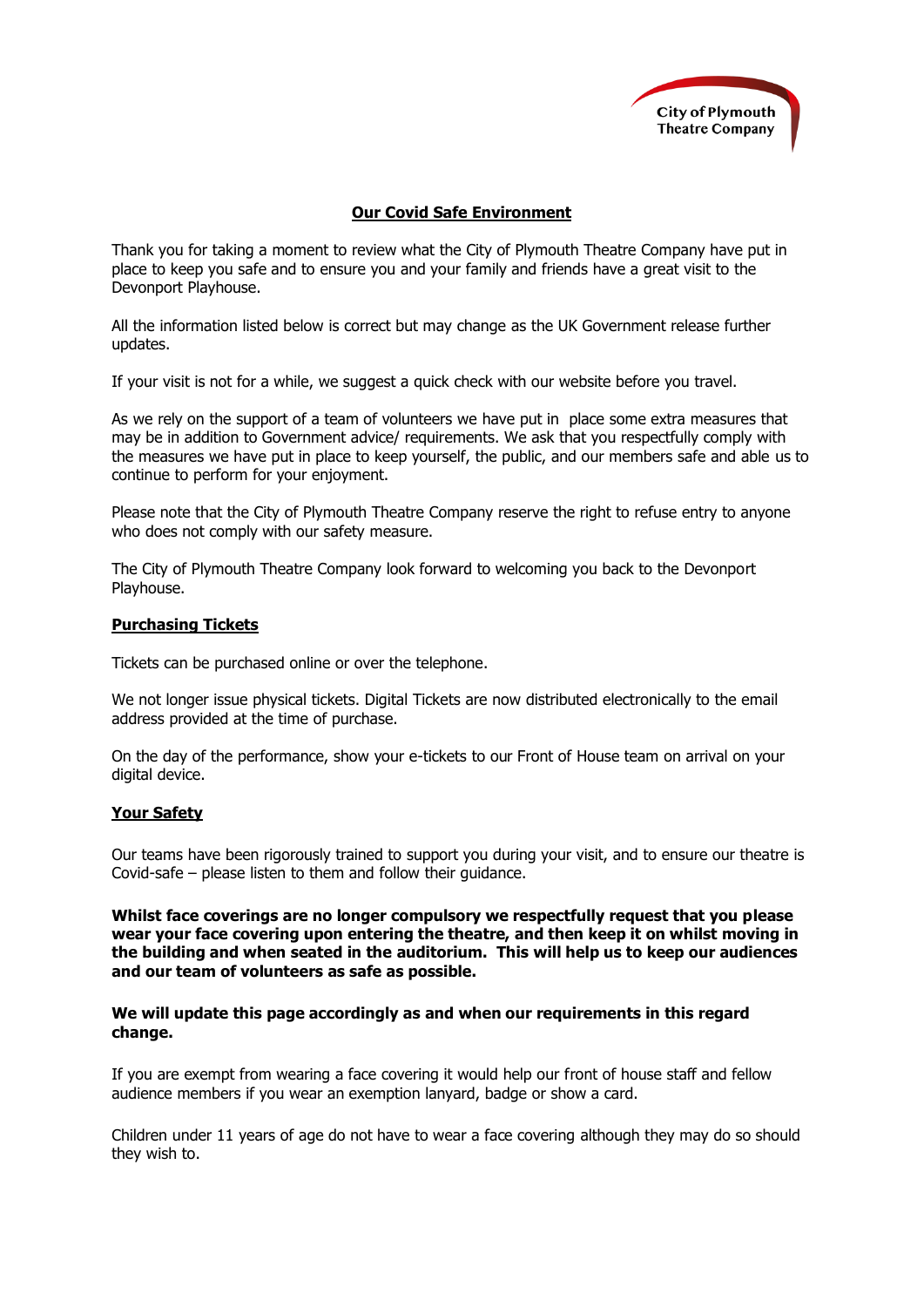

You are welcome to remove your face covering whilst eating and drinking, but please ensure you put it back on as soon as you have finished.

We will not be asking you to prove your Covid-Status. However, our safety measures are under constant review and may change at short notice. Please check your emails and this web page for the latest information before your visit.

To ensure the safety of our members, volunteers and audiences we have put in place a number of safety measures including:-

- Enhanced hygiene procedures have been put in place which include thorough cleans between performances and a deep clean of all areas on a regular basis.
- Positioning hand sanitising stations throughout the public spaces for audience members to use and we ask that you do so frequently.

Please do not attend the theatre if:

- You are displaying [any Covid-19 symptoms](https://www.nhs.uk/conditions/coronavirus-covid-19/symptoms/) or have tested positive for Covid-19 and been instructed to self-isolate.
- You've been in contact with anyone who has displayed Covid-19 symptoms in the last 10 days and are not fully vaccinated.
- You've arrived into the UK in the last 10 days and are not covered by the self-isolation exemption rules.

If you have the official **NHS Test & Trace app** installed on your mobile phone, you are welcome to check in by scanning the QR code upon arrival, but this is no longer mandatory. Copies of this QR code will be available through our Front of House areas.

We do not have cloakroom facilities so please minimise the items you bring to the theatre.

#### **Your arrival**

**Whilst face coverings are no longer compulsory we respectfully request that you please wear your face covering upon entering the theatre, and then keep it on whilst moving in the building and when seated in the auditorium. This will help us to keep our audiences and our team of volunteers as safe as possible.** 

**We will update this page accordingly as and when our requirements in this regard change.**

If you are exempt from wearing a face covering it would help our front of house staff and fellow audience members if you wear an exemption lanyard, badge or show a card.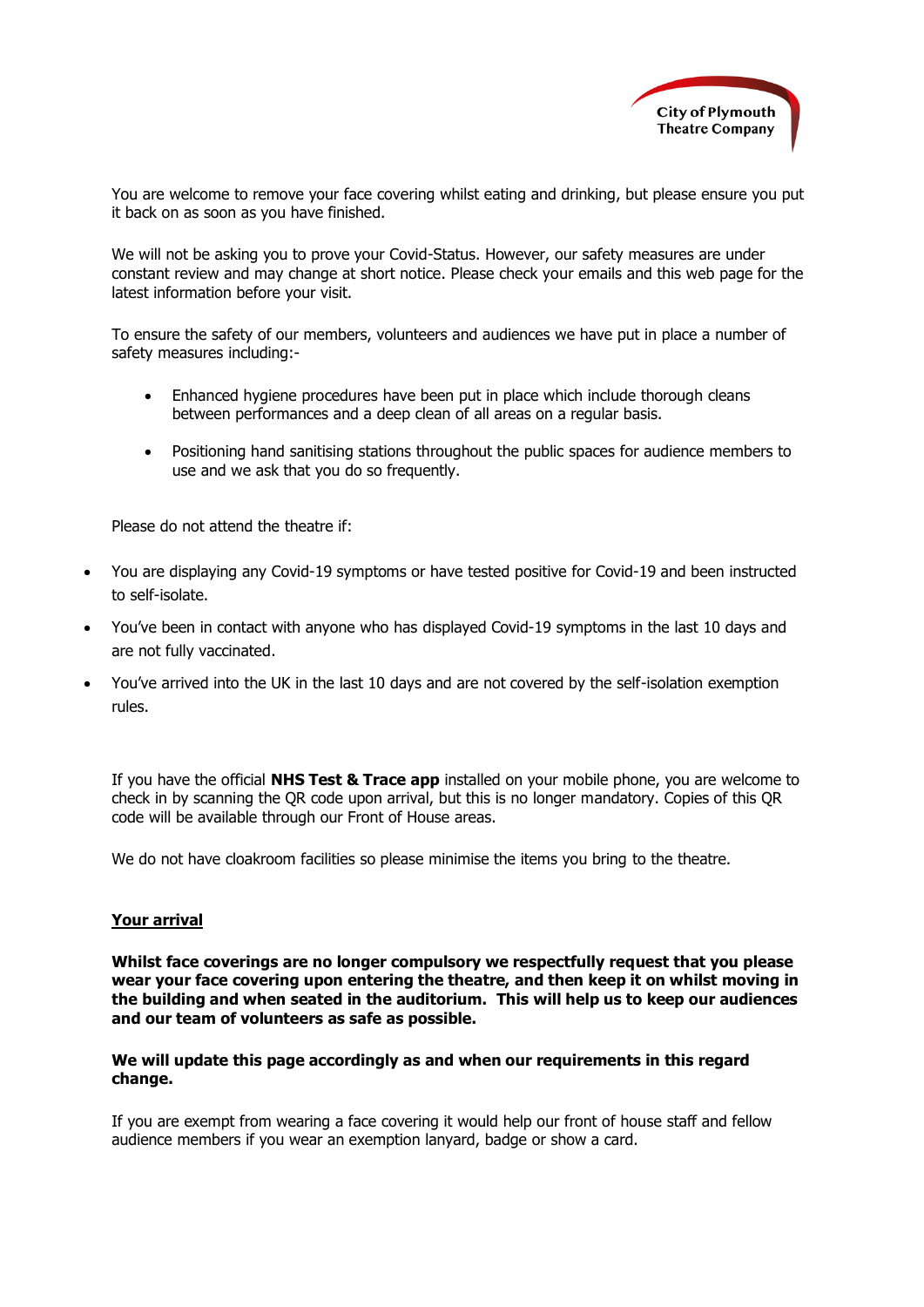

Children under 11 years of age do not have to wear a face covering but may do so should they wish to.

We will not be asking you to prove your Covid-Status. However, our safety measures are under constant review and may change at short notice. Please check your emails and this web page for the latest information before your visit.

The front doors to the Devonport Playhouse will be opened 45 minutes before the start of the performance. Upon entering the theatre you will be asked to show your Digital Ticket on your mobile device following which we will be asking all audience members to proceed straight to their seats to avoid over crowding in the foyer area.

If you have the official NHS Test & Trace app installed on your mobile phone you are welcome to check in by scanning the QR code upon arrival. Copies of this QR code will be available through our Front of House areas and paper forms will be made available for those unable to use the app. This information will be held for 21 days after the performance and then destroyed.

## **Departure from the theatre**

At the end of the performance we ask all audience members to leave the theatre in a safe manner as quickly as possible. Due to the current situation we regret that we will not be able to allow people to wait in the foyer and instead all audience members are asked to leave the theatre. We respectfully ask that you are considerate of other audience members and social distancing in the immediate vicinity of the theatre.

# **Food and Drink**

We will still be offering refreshments in the form of soft drinks and sweets from our kiosk in the foyer but ask that all audience members are mindful of others and avoid queuing for such items.

We will also be opening the theatre bar before the performance and during the interval however drinks will be provided in plastic glasses to enable patrons to purchase refreshments and then return to their seats. Entry and exit from the theatre bar will be a one way system (which will be clearly marked) and drinks will not be able to be consumed in the theatre bar itself.

Interval drinks will be via pre order only. Pre orders can be made from 45 minutes prior to the start of the performance, until 5 minutes before the performance begins. Payment is required at the time of the pre order.

During the interval the pre ordered drinks can be collected from the theatre bar and will again be provided in plastic glasses in order that patrons can return to their seats. Drinks will not be able to be consumed in the theatre bar itself.

We will also be selling ice creams in the interval from our kiosk in the fover but once again would ask that all audience members are mindful of others and avoid queuing for such items.